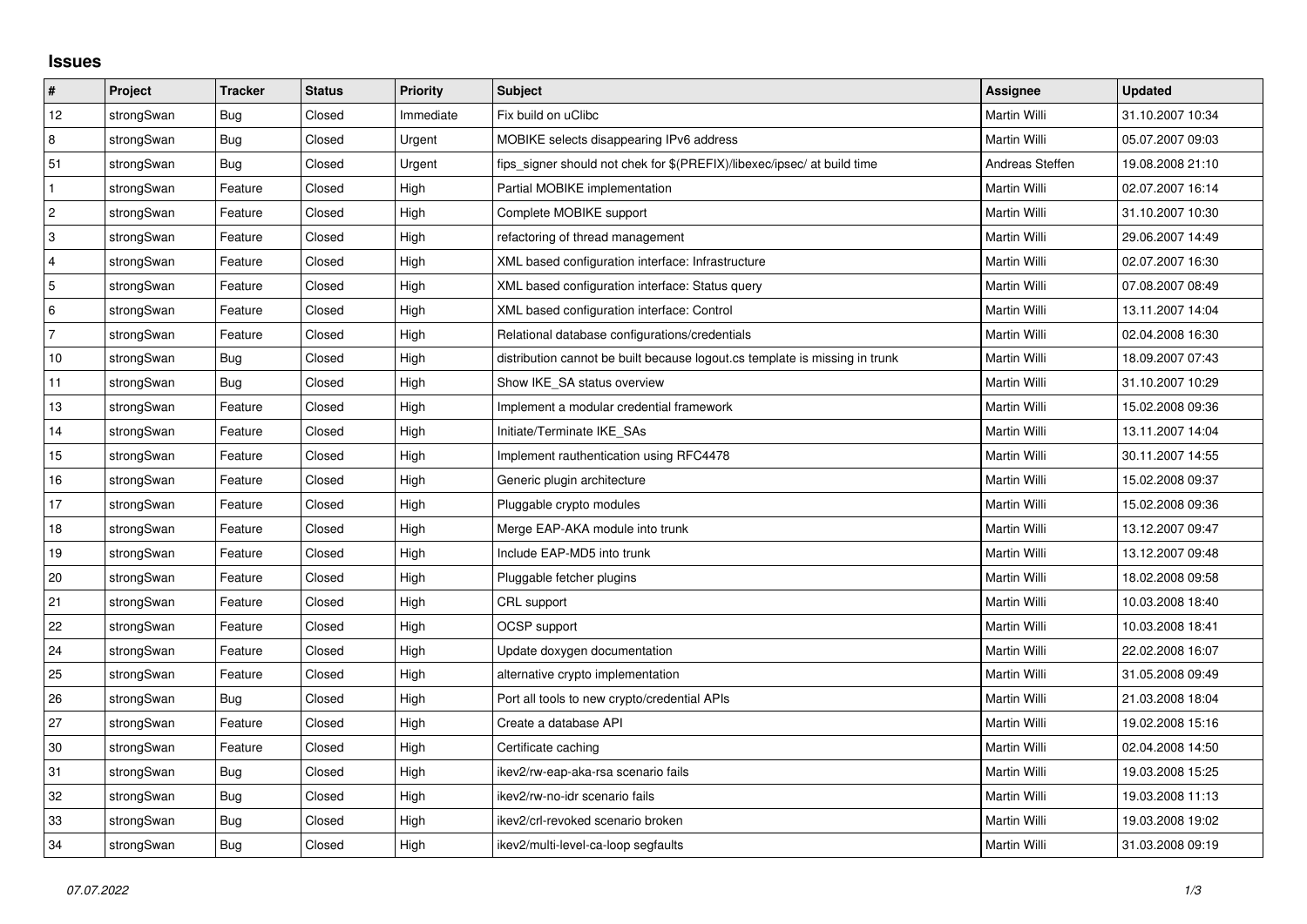| ∦  | Project    | <b>Tracker</b> | <b>Status</b> | <b>Priority</b> | <b>Subject</b>                                                         | <b>Assignee</b>       | <b>Updated</b>   |
|----|------------|----------------|---------------|-----------------|------------------------------------------------------------------------|-----------------------|------------------|
| 35 | strongSwan | <b>Bug</b>     | Closed        | High            | ikev2/ocsp-no-signer-cert scenario segfaults                           | Martin Willi          | 02.04.2008 09:45 |
| 36 | strongSwan | Bug            | Closed        | High            | strongswan-4.2.0 does not compile with uclibe                          | Martin Willi          | 04.04.2008 13:51 |
| 37 | strongSwan | Feature        | Closed        | High            | Hash and URL support for IKEv2                                         | <b>Tobias Brunner</b> | 18.04.2008 13:38 |
| 39 | strongSwan | Feature        | Rejected      | High            | Configuration support in Manager                                       | Martin Willi          | 04.07.2014 11:07 |
| 40 | strongSwan | Feature        | Closed        | High            | NetworkManager support                                                 | Martin Willi          | 22.08.2008 12:54 |
| 41 | strongSwan | Feature        | Closed        | High            | CFG attribute provider framework                                       | Martin Willi          | 16.04.2008 11:24 |
| 42 | strongSwan | Feature        | Closed        | High            | CFG attribute handler framework                                        | Martin Willi          | 28.04.2009 10:23 |
| 43 | strongSwan | Bug            | Closed        | High            | missing certificate_identity in SQL database causes segfault           | Martin Willi          | 07.04.2008 10:08 |
| 45 | strongSwan | Bug            | Closed        | High            | Failure to open SQLite database crashes charon                         | Martin Willi          | 07.04.2008 09:16 |
| 46 | strongSwan | Feature        | Closed        | High            | DNS resolving for hosts in ike_cfg                                     | Martin Willi          | 09.06.2008 09:34 |
| 47 | strongSwan | Feature        | Closed        | High            | <b>RNG API</b>                                                         | Martin Willi          | 16.04.2008 11:27 |
| 48 | strongSwan | Feature        | Closed        | High            | Parallel trustchain verification                                       | Martin Willi          | 16.04.2008 11:33 |
| 49 | strongSwan | Bug            | Closed        | High            | starter log directly to terminal                                       | Martin Willi          | 30.04.2009 10:18 |
| 50 | strongSwan | Bug            | Closed        | High            | plutostderrlog option missing                                          | <b>Martin Willi</b>   | 11.05.2008 10:10 |
| 52 | strongSwan | <b>Bug</b>     | Closed        | High            | Migrate ESP sequence number in update_sa                               | <b>Tobias Brunner</b> | 25.06.2008 08:40 |
| 54 | strongSwan | Feature        | Closed        | High            | <b>EAP-Identity Server functionality</b>                               | Martin Willi          | 22.08.2008 12:55 |
| 55 | strongSwan | <b>Bug</b>     | Closed        | High            | Implement SHA512/384/256 HMAC with proper truncation in kernel         | Martin Willi          | 03.12.2009 11:41 |
| 56 | strongSwan | Bug            | Closed        | High            | New interface for EAP-SIM backend                                      | Martin Willi          | 24.10.2008 10:23 |
| 59 | strongSwan | Feature        | Closed        | High            | Add additinal signal dependent parameter to bus                        | Martin Willi          | 29.07.2008 11:04 |
| 60 | strongSwan | Feature        | Closed        | High            | Implement draft-sheffer-ikev2-gtc-00 with PAM password verification    | Martin Willi          | 22.08.2008 12:59 |
| 61 | strongSwan | Bug            | Closed        | High            | When recovering from DPD, firewall rules aren't added as necessary     | Andreas Steffen       | 06.05.2013 21:43 |
| 64 | strongSwan | Bug            | Closed        | High            | MOBIKE with changed NAT mappings                                       | Martin Willi          | 08.10.2008 14:21 |
| 65 | strongSwan | Bug            | Closed        | High            | Many UML tests fail                                                    | Andreas Steffen       | 07.10.2008 07:09 |
| 70 | strongSwan | <b>Bug</b>     | Closed        | High            | IP <sub>v6</sub>                                                       | Andreas Steffen       | 21.02.2009 11:09 |
| 71 | strongSwan | <b>Bug</b>     | Closed        | High            | Improved Acquire handling                                              | Martin Willi          | 20.05.2009 11:54 |
| 73 | strongSwan | Issue          | Closed        | High            | StrongSwan IKEv2 CERT Payload missing first 0x30 byte of DER-encoding. | Martin Willi          | 06.05.2013 21:33 |
| 79 | strongSwan | Bug            | Closed        | High            | Windows 7 sometimes fails to verify RSA signatures done by gcrypt      | Martin Willi          | 30.06.2009 12:22 |
|    | strongSwan | Bug            | Closed        | Normal          | multiple copies of ca certificate in cache                             |                       | 07.04.2008 10:51 |
| 53 | strongSwan | <b>Bug</b>     | Closed        | Normal          | Printf handler for proposal t                                          | Martin Willi          | 12.06.2008 14:23 |
| 57 | strongSwan | Feature        | Closed        | Normal          | new pluto connection option: verify_identifier                         | Andreas Steffen       | 25.07.2013 10:07 |
| 58 | strongSwan | Bug            | Closed        | Normal          | Please fix bashism in /src/ipsec/ipsec.in                              | Martin Willi          | 16.07.2008 09:08 |
| 62 | strongSwan | Bug            | Closed        | Normal          | ikev2 missing rekeying support not recognised                          | Martin Willi          | 14.11.2008 15:17 |
| 66 | strongSwan | <b>Bug</b>     | Closed        | Normal          | patch for alignment buffer on xscale ARM processor                     | Martin Willi          | 14.11.2008 15:35 |